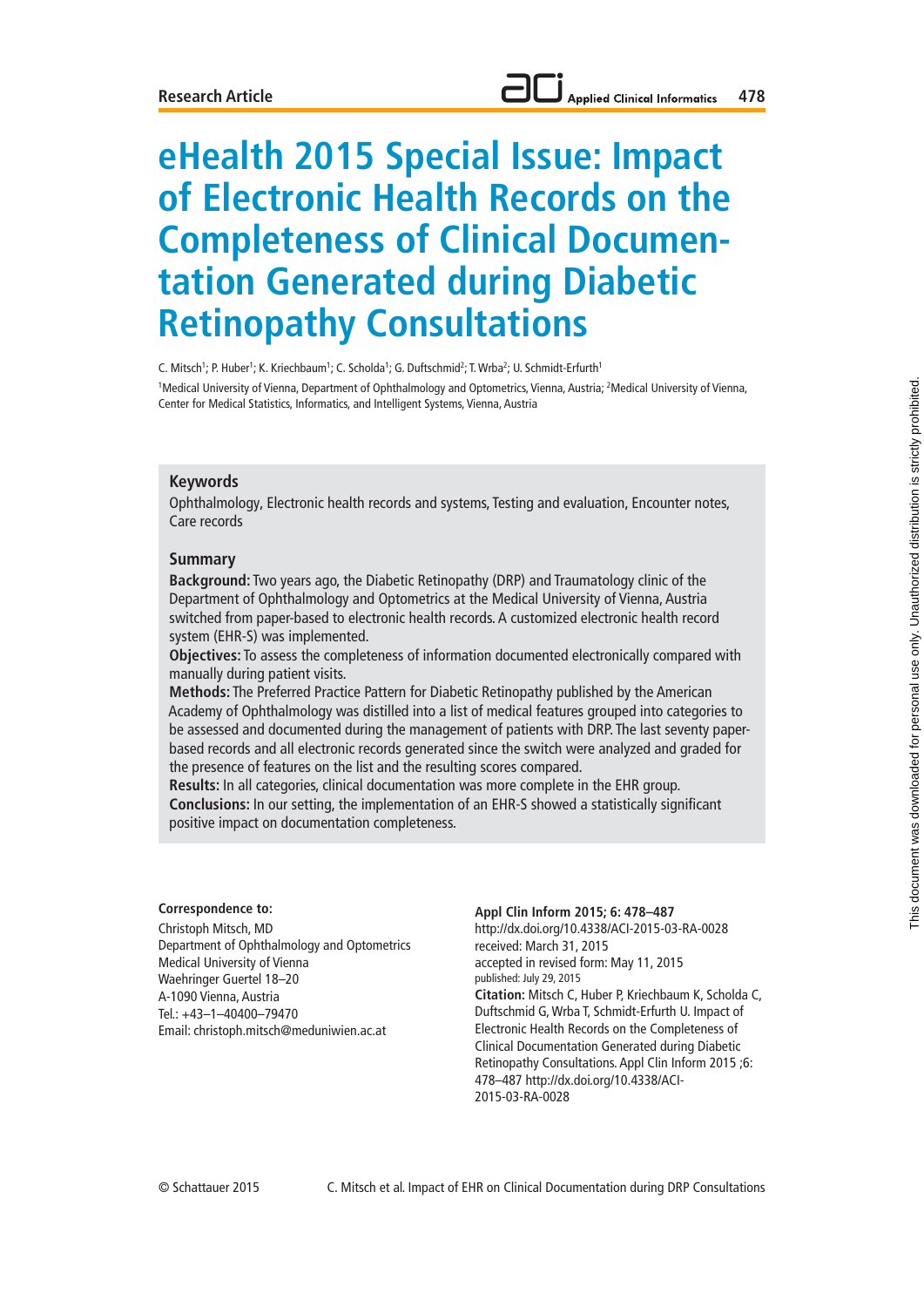## **1. Introduction**

The change from paper to electronic health record systems (EHRs) is driven by the increasing volume of data, the need for it to be easily transferable, and demands for transparency and accountability in the handling of patient information [1]. EHRs not only satisfy these requirements but they have been specified as an essential technology for improving the safety, quality, and efficacy of healthcare [2]. Nevertheless, despite widespread adoption of EHR systems, policies to support exchange of health information and patient engagement still require promotion and ongoing attention [3].

In 2011, Grabenbauer et al. published a qualitative study which identified the factors that influenced the acceptance of two different EHR systems: frequent concerns involved medical workflow and communication [4]. Hoerbst and Ammenwerth systematically reviewed non-functional and functional quality requirements of EHR systems [5]. Aside from high technical quality, sustained completeness of medical documentation before and after the transition to EHRs represents an obvious demand. As an example, Katzer et al. observed an increase in medical documentation after implementing an electronic patient care record in an Emergency Medical Services organization [6].

Various research papers have considered the impact of EHRs on the quality of clinical documentation generated during ophthalmological patient visits. They highlighted significant quantitative and qualitative differences between paper and EHR documentation of ophthalmic findings in the context of the ophthalmological management of age-related macular degeneration (AMD), glaucoma, and pigmented choroidal lesions (PCLs), with EHRs capturing more examination elements than paper records [7]. Pandit et al. reported a positive impact on wait time, an increase in the duration of the clinical examination, and the lack of any change in the patients' perceptions of their visit after an EHR was adopted in a glaucoma subspecialty practice [8]. Another study analyzed the impact of implementing an EHR on ophthalmology operating room management and showed that the system could be adopted without serious negative effects on surgical volume and staffing requirements [9]. However, to our knowledge, no research has been published about the documentation quality using an EHR in a diabetic retinopathy setting.

The outpatient clinic for diabetic retinopathy (DRP) and traumatology at the Medical University of Vienna's Department of Ophthalmology and Optometrics adopted a customized EHR in July 2012. Two years later we compared the quantitative quality of the new system with that of the former paper-based system.

## **1.1 Paper-based documentation of diabetic retinopathy consultations at the Department for Ophthalmology and Optometrics**

Clinically relevant details gathered during diabetic retinopathy examinations have traditionally been documented on paper by hand. The resulting medical documentation was then bundled and archived with other documents such as printouts of medical examination devices and administrative forms.

## **1.2 The customized electronic health record system implemented for diabetic retinopathy consultations at the Department for Ophthalmology and Optometrics**

A customized EHR for DRP consultations was developed in collaboration with the Center for Medical Statistics, Informatics, and Intelligent Systems (CEMSIIS). Their software suite "research data and analysis" (RDA) (called ArchiMed in earlier versions) was developed by the CEMSIIS and is currently used in various clinical and research settings at the Medical University of Vienna and its clinical departments at the General Hospital of Vienna (Allgemeines Krankenhaus der Stadt Wien). The system provides a robust framework for building, providing, and analyzing customized forms, documents, and data generated during medical consultations [10].

© Schattauer 2015

C. Mitsch et al. Impact of EHR on Clinical Documentation during DRP Consultations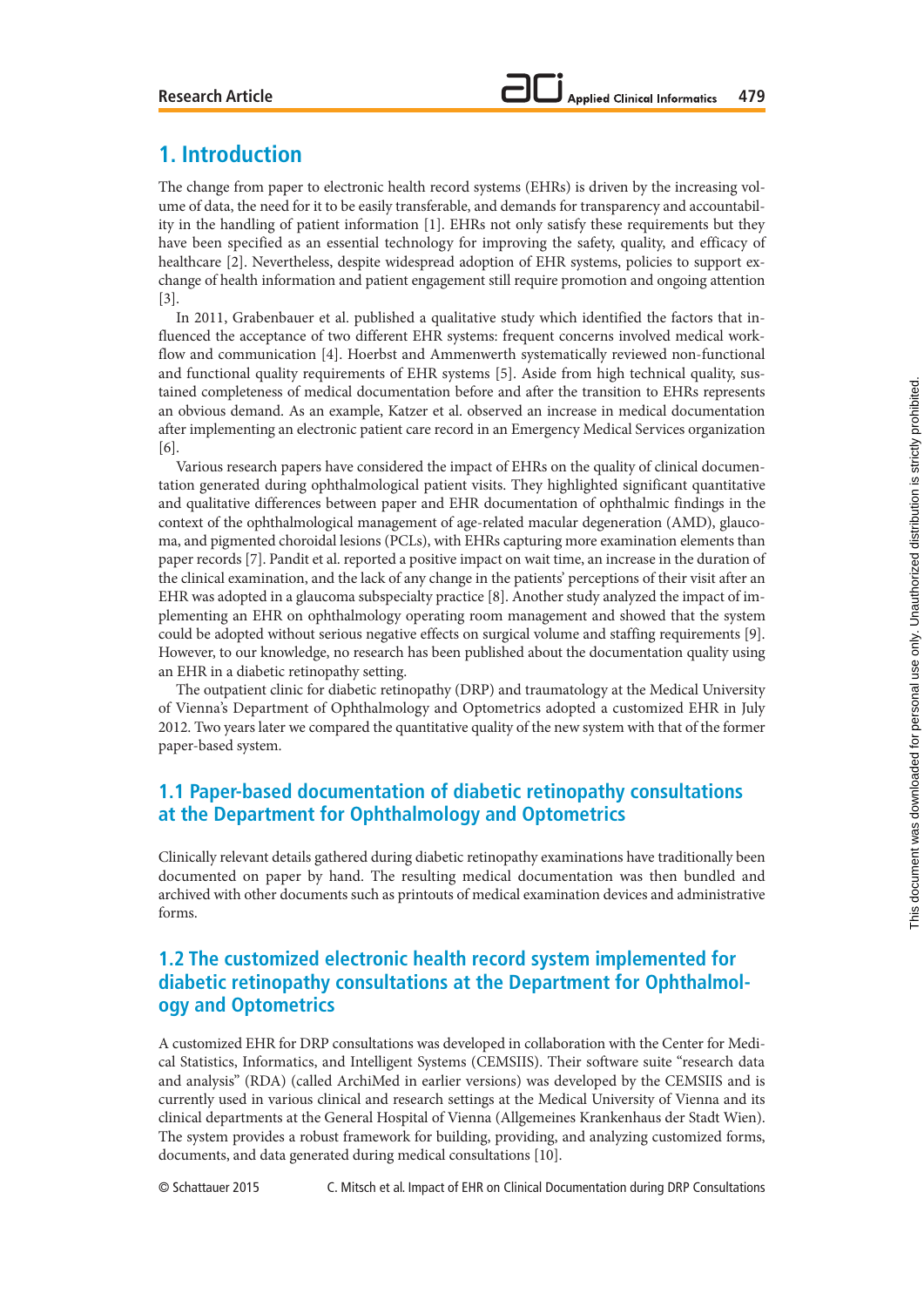The forms feeding the EHR were developed based on input from ophthalmologists from the diabetic retinopathy department through a series of working group meetings. The resulting forms offer selection lists for most of the categorical variables, such as the presence or severity of pathomorphological findings or diagnoses along with text fields for morphometric and functional attributes. Validation of the form is limited to automated checking of the type of data entered in each field (for example, the system registers an error if a field expects a date and text is entered).

# **2. Methods**

This study was performed at the Department of Ophthalmology and Optometrics of the Medical University of Vienna, Austria. The research and measurement methods adhered to the tenets of the Declaration of Helsinki. The study was approved by the local ethics committee and all the patients gave their informed consent to participate in a diabetic retinopathy registry after a detailed discussion with a clinician about the nature and possible consequences of the study procedures.

## **2.1 Identification of Cases**

Paper-based clinical documentation was examined by chart review. Administrative hospital databases were inspected to identify individual patient visits for diabetic retinopathy consultations before the implementation of the EHR system. The last 70 paper-based clinical documentations were manually reviewed. All electronic clinical documents produced since the implementation of the EHR system up to the point of our analysis (representing a time span of 24 months) were automatically reviewed and included in our analysis. The discrepancy between the sample sizes stems from a convenience choice due to the increased effort required to examine the paper-based records.

## **2.2 Analysis of Cases**

The American Academy of Ophthalmology (AAO) Preferred Practice Pattern (PPP) for the management of diabetic retinopathy [11] was chosen as a reference. A list of required medical features for a thorough ophthalmological exploration of patients with DRP was distilled from the PPP. Furthermore, we categorized the elements to increase their interpretability. See ▶ Table 1 for a list of the medical features and the group categories. Based on this list, we manually analyzed the selected paper-based examination documentations of patient visits created during DRP consultations at the Department of Ophthalmology and Optometrics of the General Hospital of Vienna prior to the implementation of the EHR.

In parallel, all EHRs generated during patient consultations at the department since the implementation of the EHR were analyzed for the presence or absence of each of the elements of the PPPderived list using Microsoft Excel. Elements that represent a systemic property such as a HbA1c result (percent of glycosylated hemoglobin A1 in the patient's blood and a marker for chronically elevated blood sugar levels) could be present once or missing. Thus, these elements could have a maximum score of one point. By contrast, properties of the eyes could be present for one or both eyes or be missing and could therefore have a maximum score of two points.

After the evaluation described above, scores were analyzed using a statistical software package (R version 3.0.1). For comparison, the 2-tailed unpaired Student's t test was performed which is appropriate for different sample sizes. The Pearson's product-moment correlation coefficient was calculated for the mean scores.

# **3. Results**

2,351 EHR documents created between July 2012 and July 2014 and 70 paper notes created during May and June 2012 were examined. The overall mean score for documentation completeness in the paper and the EHR group was 5.43 and 21.25 (p<0.001, the possible maximum score was 32), respectively. See ▶ Figure1 for a graphical representation of the mean scores.

© Schattauer 2015

C. Mitsch et al. Impact of EHR on Clinical Documentation during DRP Consultations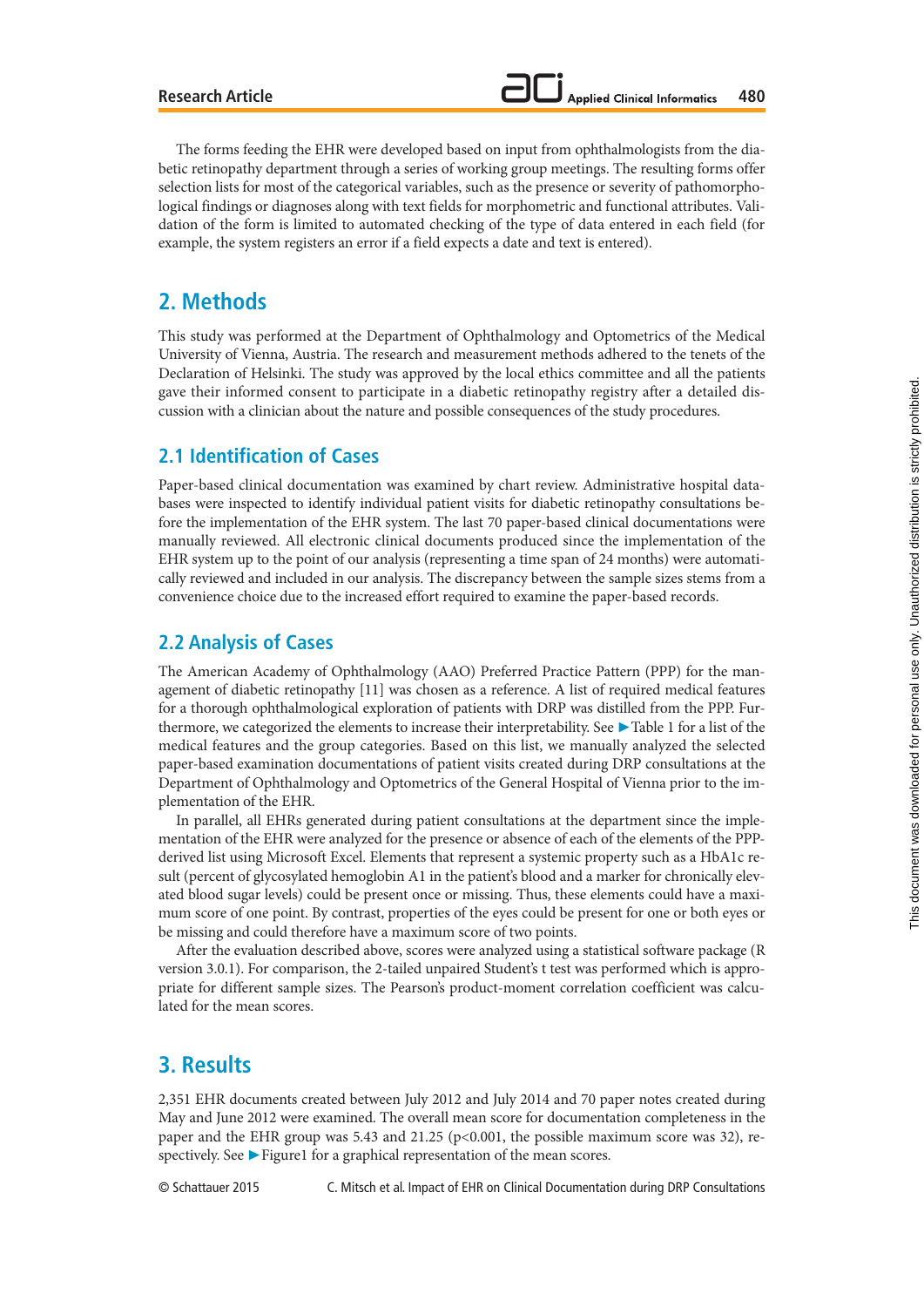▶ Figure 2 depicts the scores counted in the different categories, and ▶ Table 1 the maximum score, the mean score for both documentation types, and the t-test results. Documentation scores were higher in the EHR than in the paper group in all categories. The differences between paperbased and EHR documentation scores were statistically significant for all the elements documented except visual acuity.

Pearson's product-moment coeffient of correlation of the mean scores was 0.9. See ▶ Figure 3 for a scatter plot depicting the mean scores of all the documentation elements evaluated: Examination results that were documented more frequently on paper were also documented more often in EHR notes.

## **4. Discussion**

We analyzed and graded medical information elements specific for DRP management in paperbased notes and EHR generated documentation during patient visits at the DRP clinic of the Department of Ophthalmology and Optometrics at the Medical University of Vienna, Austria. The completeness of documentation in EHRs was markedly and statistically higher than that of paper notes. Medical documentation generated in this department has been more complete after the switch to the EHR. Additionally, Pearson's product-moment coefficient of the mean scores showed a strong correlation ( $\rho$ =0.9) for each of the elements in the paper notes and EHRs. This proves that the relative differences in completeness among the categories were not influenced by introduction of the EHR: The importance of documentation of different medical findings does not depend on the documentation media used, but is influenced rather by medical necessities. For example, in cases where only a longitudinal evaluation of disease features leads to an accurate diagnosis or where diagnosis is still ongoing and symptoms need to be assessed to eliminate possible alternative diagnoses, providers will document more extensively. Medical documentation in this study remains primarily driven and guided by medical judgment: Moreover, in the present hospital information system, the detailed medical services record used for billing purposes is maintained in a separated database.

The implementation of an EHR in a clinical setting signifies much more for the physicians than a transition from pencil-and-paper to keyboard, mouse, and screen. While paper-based documentation is frequently unstructured (mostly similar to the body of Clinical Document Architecture (CDA) Level 1), the degree of granularity of the information structure of most modern EHRs tends to be markedly higher and, at best, allows CDA Level 3 documents to be generated automatically based on the documented data. This data processing functionality, which most healthcare systems seek to implement, apparently has important consequences for the way physicians document data and possibly also for the way in which they work, earlier in the process. This may be because an EHR usually prompts providers by offering a more structured template (covering distinct entities) than blank sheets of paper without guidance on elements that need to be documented or paper forms (providing defined blocks of narrative text). Electronic forms may include check algorithms whereby unfinished or formally flawed form contents cannot be 'saved'. We deliberately precluded this kind of potentially effective control in our EHR, but it's not an inconceivable future upgrade if planned and implemented in close collaboration with all the clinicians who use the system. The EHR used in the DRP clinic allows documentation of elements that are "not assessed" (not measured or examined at the documented visit), "not assessable" (could not be measured or examined, for example details of fundoscopy when a haemorrhage impedes examination of the retina) and the input of an observed biological property. This changes the interpretability of missing information: A paper-based clinical note, which does not contain any comment about a critical feature, for example retinal hemorrhage in DRP, leaves room for ambiguity and thus does not provide robust information about the pathology. The explicit documentation of the absence of a pathological feature strengthens the interpretability of the whole note. It may be time-consuming to document nonpathological properties and to read through a medical patient visit summary containing a high proportion of normal values. A possibility to copy and adapt the values of earlier visits may abridge this process. To speed up comprehension of the resulting greater amount of data, present pathological features can be highlighted in the visual representation of past notes.

C. Mitsch et al. Impact of EHR on Clinical Documentation during DRP Consultations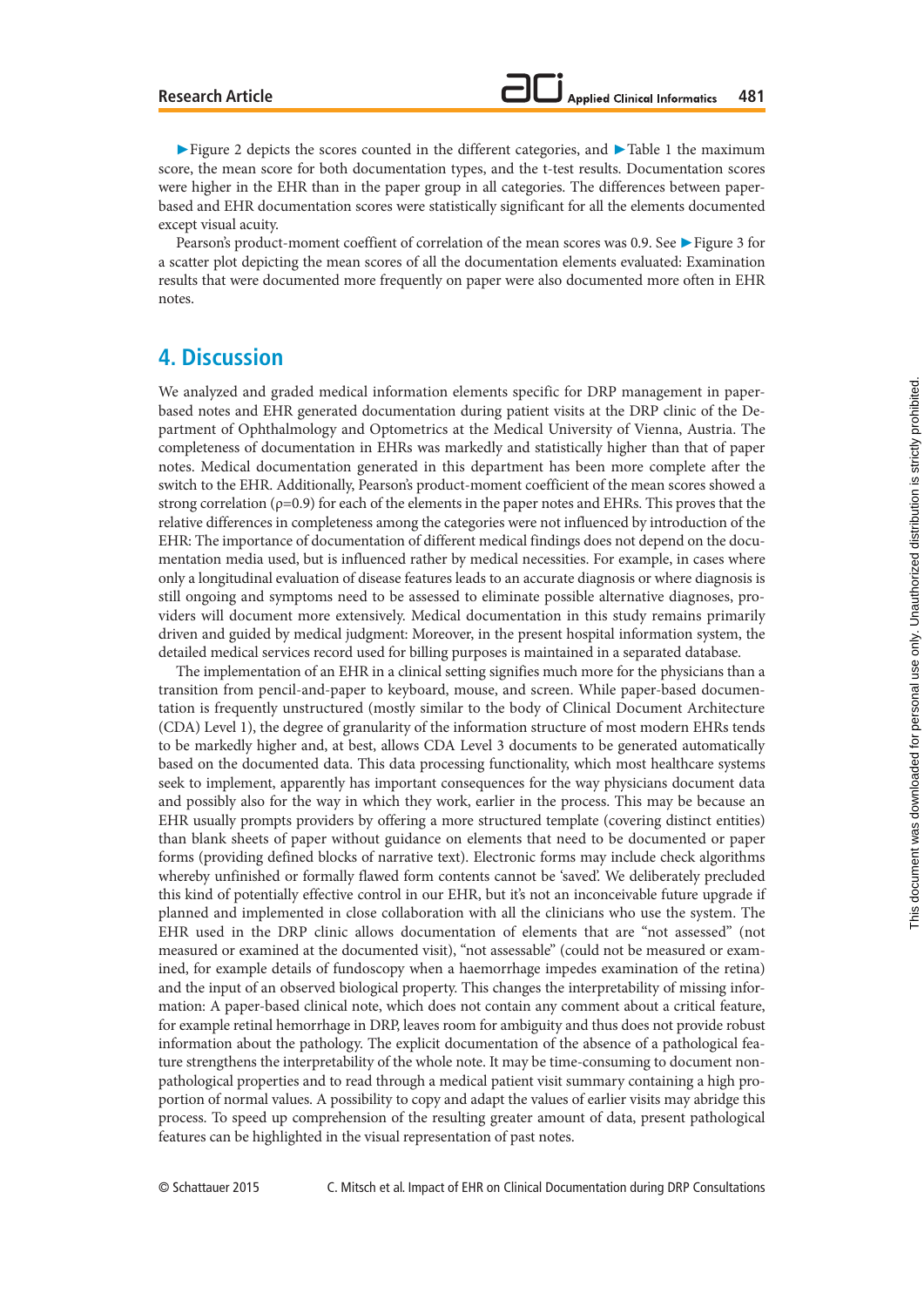Clinical documentation was more complete in all categories when recorded electronically than on paper. Consequently, the medical information available to the same or another clinician at the next visit will be more comprehensive and continuity of management thus becomes easier and potentially more effective. A more complete documentation of past examinations may mean that the exam does not have to be repeated resulting in economic benefits. Initially some ophthalmologists at the DRP department, who were used to creating notes on paper, resisted the introduction of an EHR but most have since unreservedly acknowledged the system's advantages. Other features such as the ability to immediately print and hand out a well-formatted patient visit summary and the instant transmission of all documents to the hospital information system for convenient access, also contributed to its general acceptance. Furthermore, retrospective analyses based on these data will provide further medical insight into the efficacy and safety of the treatment modalities at the DRP clinic.

# **5. Conclusion**

The effect of electronic clinical documentation on completeness of information was positive in our DRP clinic.Our data would support a decision to switch to this modality in departments and offices where the transition has not yet be made.

### **Clinical Relevance Statement**

Our study suggests that the transition from paper-based documentation to EHRs has a positive impact on the completeness of medical documentation.

### **Conflict of Interest**

The authors declare that they have no conflicts of interest in the research.

### **Human subjects**

The procedures used have been reviewed in compliance with ethical standards of the responsible committee on human experimentation.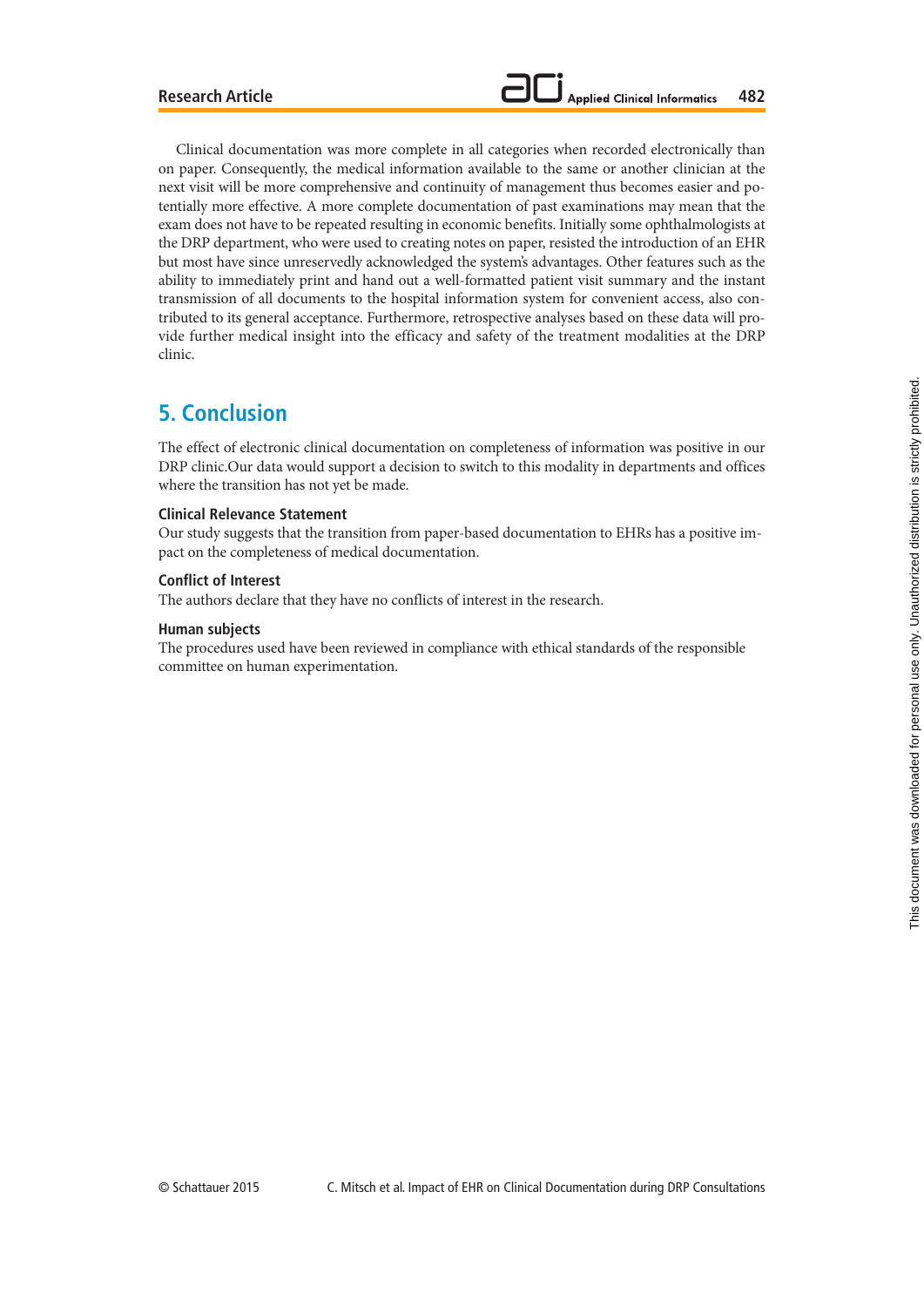



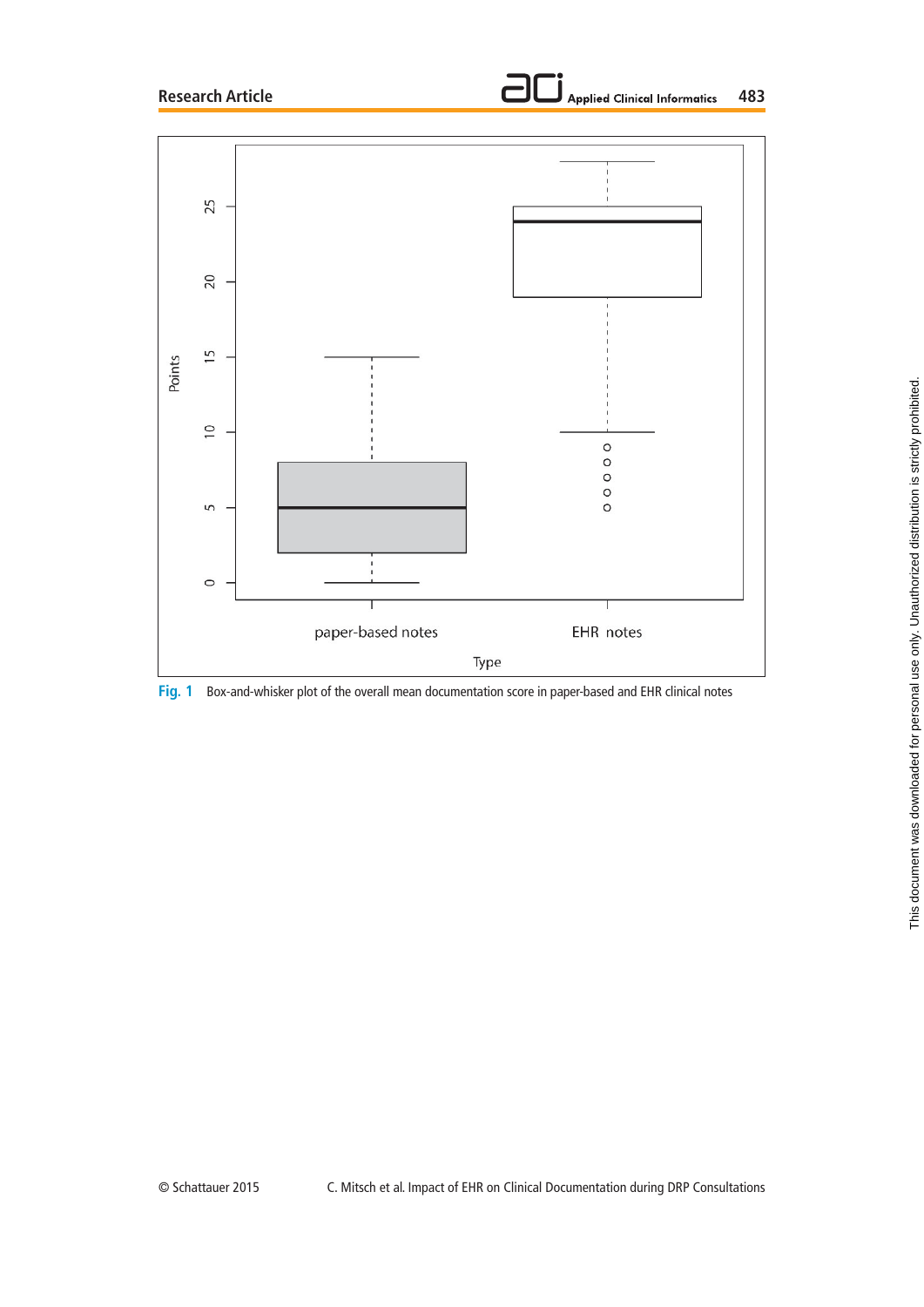



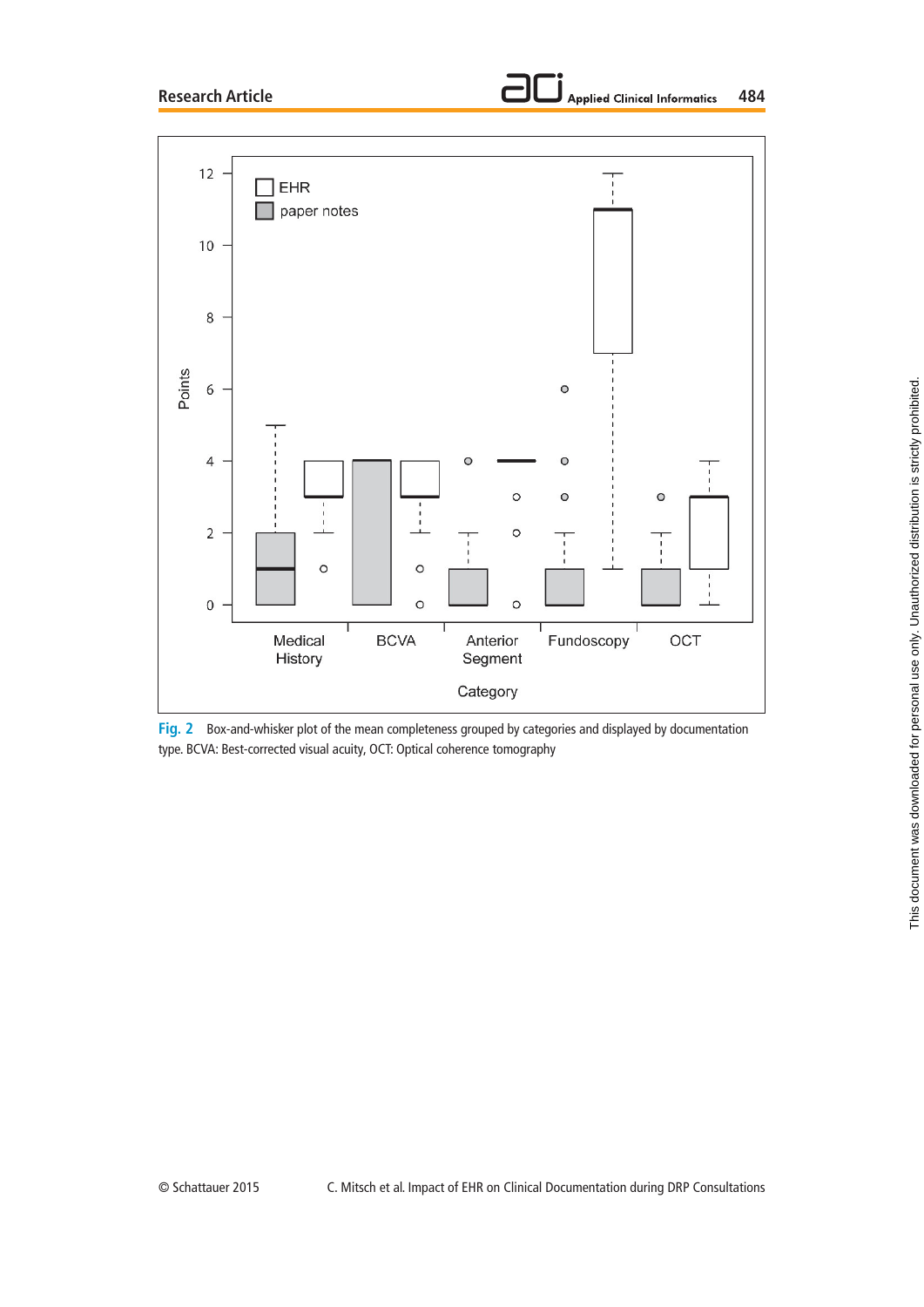**Research Article**



**Fig. 3** Scatter plot of the mean scores on EHR and paper notes. BCVA: Best-corrected visual acuity, HbA1c: Hemoglobin A1c; percentage of glycosylated hemoglobin in blood, IRMA: intraretinal microvascular abnormalities, MA: microaneurysms, OCT: optical coherence tomography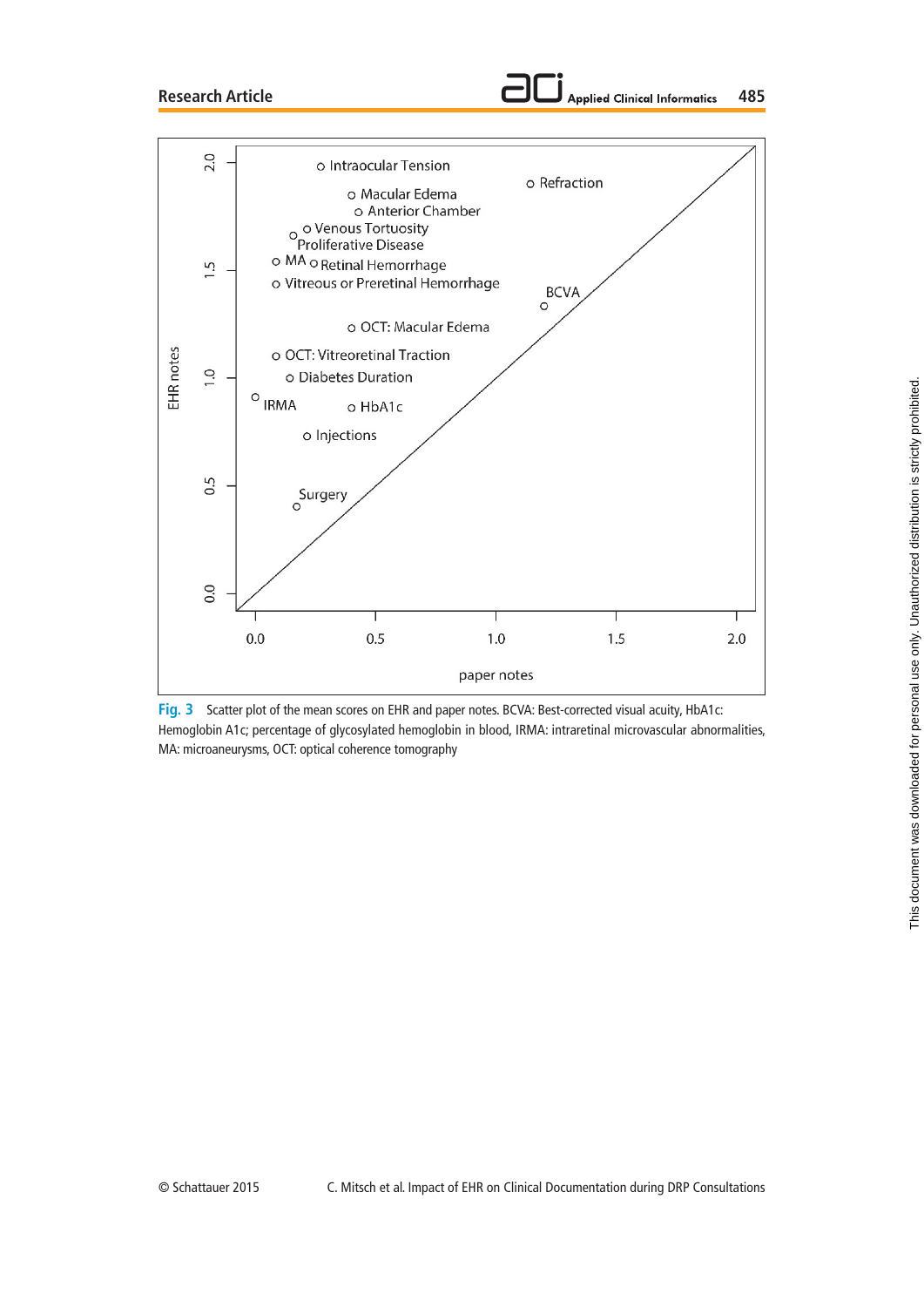## **Research Article**

## **Table 1** Results

| <b>Category</b>                     | max.                    | mean score |            | p         |
|-------------------------------------|-------------------------|------------|------------|-----------|
|                                     |                         | Paper      | <b>EHR</b> |           |
| <b>Medical History</b>              | 6                       | 0.929      | 2.997      | < 0.001   |
| Diabetes duration                   | 1                       | 0.143      | 1.000      | < 0.001   |
| HbA1c                               | 1                       | 0.400      | 0.862      | < 0.001   |
| History of injections               | $\overline{2}$          | 0.214      | 0.730      | < 0.001   |
| Ocular surgical history             | $\overline{2}$          | 0.171      | 0.405      | < 0.001   |
| <b>BCVA</b>                         | 4                       | 2.343      | 3.235      | < 0.001   |
| Refraction                          | $\overline{2}$          | 1.143      | 1.901      | < 0.001   |
| Visual acuity                       | $\overline{2}$          | 1.200      | 1.334      | $= 0.247$ |
| <b>Anterior Segment and Tension</b> | $\overline{\mathbf{4}}$ | 0.700      | 3.75       | < 0.001   |
| Anterior chamber                    | $\overline{2}$          | 0.429      | 1.770      | < 0.001   |
| Intraocular tension                 | $\overline{2}$          | 0.271      | 1.981      | < 0.001   |
| <b>Fundoscopy</b>                   | 14                      | 0.971      | 8.931      | < 0.001   |
| Macular edema                       | $\overline{2}$          | 0.400      | 1.849      | < 0.001   |
| Proliferative disease               | $\overline{2}$          | 0.157      | 1.661      | < 0.001   |
| Retinal hemorrhage                  | $\overline{2}$          | 0.243      | 1.532      | < 0.001   |
| Venous tortuosity                   | $\overline{2}$          | 0.086      | 1.541      | < 0.001   |
| Microaneurysms                      | $\overline{2}$          | 0.214      | 1.691      | < 0.001   |
| <b>IRMA</b>                         | $\overline{2}$          | 0.000      | 0.912      | < 0.001   |
| Vitreous or preretinal hemorrhage   | $\overline{2}$          | 0.086      | 1.436      | < 0.001   |
| <b>OCT</b>                          | 4                       | 0.486      | 2.334      | < 0.001   |
| Macular edema                       | 2                       | 0.400      | 1.232      | < 0.001   |
| Vitreoretinal traction              | $\overline{2}$          | 0.086      | 1.102      | < 0.001   |
| <b>SUM</b>                          | 32                      | 5.429      | 21.248     | < 0.001   |

BCVA: Best-corrected visual acuity, OCT: Optical coherence tomography, HbA1c: Hemoglobin A1c, percentage of glycosylated hemoglobin in blood, IRMA: Intra-retinal microvascular abnormalities